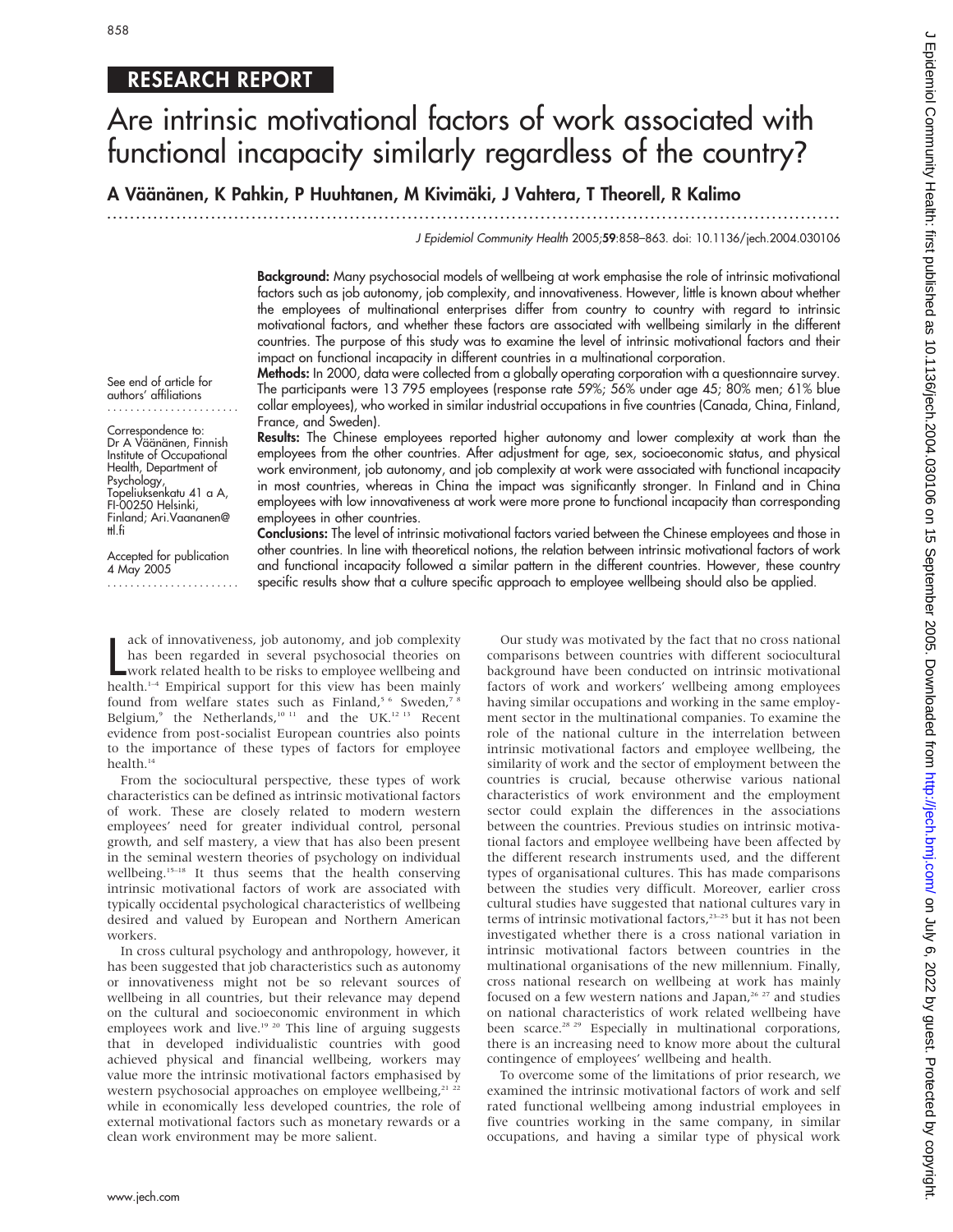environment. We formulated the following research questions: (1) Do the levels of intrinsic motivational factors of work and functional incapacity vary in the global corporation by country? (2) Do the associations between intrinsic motivational factors and functional incapacity follow similar patterns in different countries, and are there some country specific factors associated with functional incapacity.

#### **METHODS**

#### Study design and participants

Data were collected with a questionnaire on psychosocial factors and wellbeing in the autumn of 2000 in 16 countries (each country  $>50$  employees). The questionnaire was available in 10 languages. To guarantee the validity of the different language versions, the official licensed language translators first translated the questionnaires from the original English version to each language, and after this, the translated versions were translated back to English by other licensed translators. To verify the correspondence of the different translations of the questionnaire, the versions were compared and the final corrections to the language versions were made. Five countries, which filled well the selection criteria (similar work tasks in each country,  $>45\%$  response rate,  $>400$  participants, all the factors of interest assessed), formed the study population.

Table 1 gives the study populations and the background characteristics of the participants. The total study population comprised 13 795 employees of a forest industry corporation. The overall response rate in these countries was 58%. Most of the white collar employees were managers, supervisors, and professionals, or worked in the lower white collar occupations such as secretaries, technical assistants, and laboratory technicians. Most of the blue collar employees were factory workers on the production line, process control operators, cleaners, laboratory assistants, or they worked in maintenance occupations in the industrial halls and offices. White collar employees worked predominately only in the day time, while most of the blue collar employees in all countries worked in rotating shifts including night work. Both white collar and blue collar employees have been found to be vulnerable to various psychosocial risks in previous studies within the Finnish units of the enterprise. $30-32$  The study was approved by the ethics committee of the Finnish Institute of Occupational Health.

#### Intrinsic motivational factors

Innovativeness ( $\alpha = 0.80$ ) was measured by seven items assessing encouraging atmosphere, development of new ways of action, collaboration in implementing ideas, and the response to new proposals in the work unit.

Job complexity ( $\alpha = 0.79$ ) was measured by five items assessing the variety of work tasks, utilisation of skills, cognitive challenges, and the necessity to learn new things.

Job autonomy ( $\alpha = 0.78$ ) was measured by five items assessing control over one's work tasks, work pace, work method, freedom to leave one's work post, and to set one's own goals.

These scales have been used in several studies previously, and their face validity and predictive validity have been shown to be good.<sup>31</sup> <sup>32</sup> The test-retest correlations have been high in long term follow ups. In this study, the internal consistency of the scales was good across the countries ( $\alpha$ ) values  $>0.70$ ).

#### Functional incapacity

Functional incapacity was measured with three items  $(\alpha = 0.77)$  measuring physical, mental, and comparative ability to perform duties. A Likert-type scale ranging from 1 (very good) to 5 (very poor) was used. The items of functional incapacity were derived from the work ability index.<sup>33</sup> The predictive validities of the work ability index (a total score of seven items) has been found to be good in Finnish studies<sup>34</sup> and functional incapacity has shown high four year testretest correlations  $(r>0.60)$ .<sup>32</sup> The scales of intrinsic motivational factors and functional incapacity can be found in the appendix.

#### Background variables

Data on age, sex, and socioeconomic status (SES: blue collar compared with white collar) were drawn from the questionnaire. To study the physical hazards in the work environment, we measured traditional exposures at work (for example, vibration, noise, dirtiness, abnormal temperature, danger of accidents) using an 11 item scale ( $\alpha = 0.89$ ). The format of asking was ''Are the following elements found in your work environment?"  $(1 = not \, \, \text{disturbingly} \, \, \text{or} \, \, \text{not} \, \, \text{at} \, \, \text{or} \, \, \text{not} \, \, \text{or} \, \, \text{not} \, \, \text{or} \, \, \text{not} \, \, \text{or} \, \, \text{not} \, \, \text{not} \, \, \text{not} \, \, \text{not} \, \, \text{not} \, \, \text{not} \, \, \text{not} \, \, \text{not} \, \, \text{not} \, \, \text$ all;  $2 =$ somewhat disturbingly,  $3 =$ very disturbingly or hazardous to health). Data on total fertility rate, unemployment rate, gross domestic product (GDP) per capita, and the Gini coefficient (wealth inequality) by country were collected from the statistics of the OECD and the United Nations (table 2).35–37

#### Statistical methods

The sum scales were formed by using factor analysis, and their reliability was assessed with Cronbach's  $\alpha$  (across countries and by country). Means (M) and standard errors (SE) were calculated for the intrinsic motivational factors and functional incapacity according to country and in the total sample of all five countries (research questions 1 and 2), and tests for country differences were made using general lineal models (GLM). To study the third research question, the independent variables were trichotomised into tertiles, and the dependent variables were dichotomised (low (30%) compared with intermediate or good functional capacity (70%)). Binary logistic regression analyses were performed (odds ratios (OR) and their 95% confidence intervals (95% CI)). In the regression models, the effect of age  $(< 45 v \ge 45)$ , sex, grade of employment (white collar  $\nu$  blue collar employees), and physical work environment (a dichtomised measure: 20% demanding v 80% not demanding) were used as confounders. In the pooled analysis, also country level adjustments were made for fertility, unemployment, GDB per capita, and wealth inequality. They were used as continuous

|                                      | Canada<br>$n = 475$<br>$(RR = 71.9)$ | China<br>$n = 686$<br>$(RR = 83.7)$ | Finland<br>$n = 7771$<br>$(RR = 60.7)$ | France<br>$n = 554$<br>$(RR = 45.2)$ | Sweden<br>$n = 4647$<br>$(RR = 54.8)$ | Total<br>$n = 14133$<br>$(RR = 58.0)$ |
|--------------------------------------|--------------------------------------|-------------------------------------|----------------------------------------|--------------------------------------|---------------------------------------|---------------------------------------|
| $>45$ years of age                   | 48.1                                 | 11.0                                | 53.8                                   | 35.0                                 | 43.6                                  | 44.5                                  |
| Male employees                       | 89.5                                 | 82.0                                | 77.4                                   | 78.6                                 | 77.6                                  | 80.1                                  |
| Blue collar employees                | 72.4                                 | 63.0                                | 61.8                                   | 36.6                                 | 59.5                                  | 60.7                                  |
| Physical hazards in work environment | 43.3                                 | 42.3                                | 27.0                                   | 57.4                                 | 37.2                                  | 33.0                                  |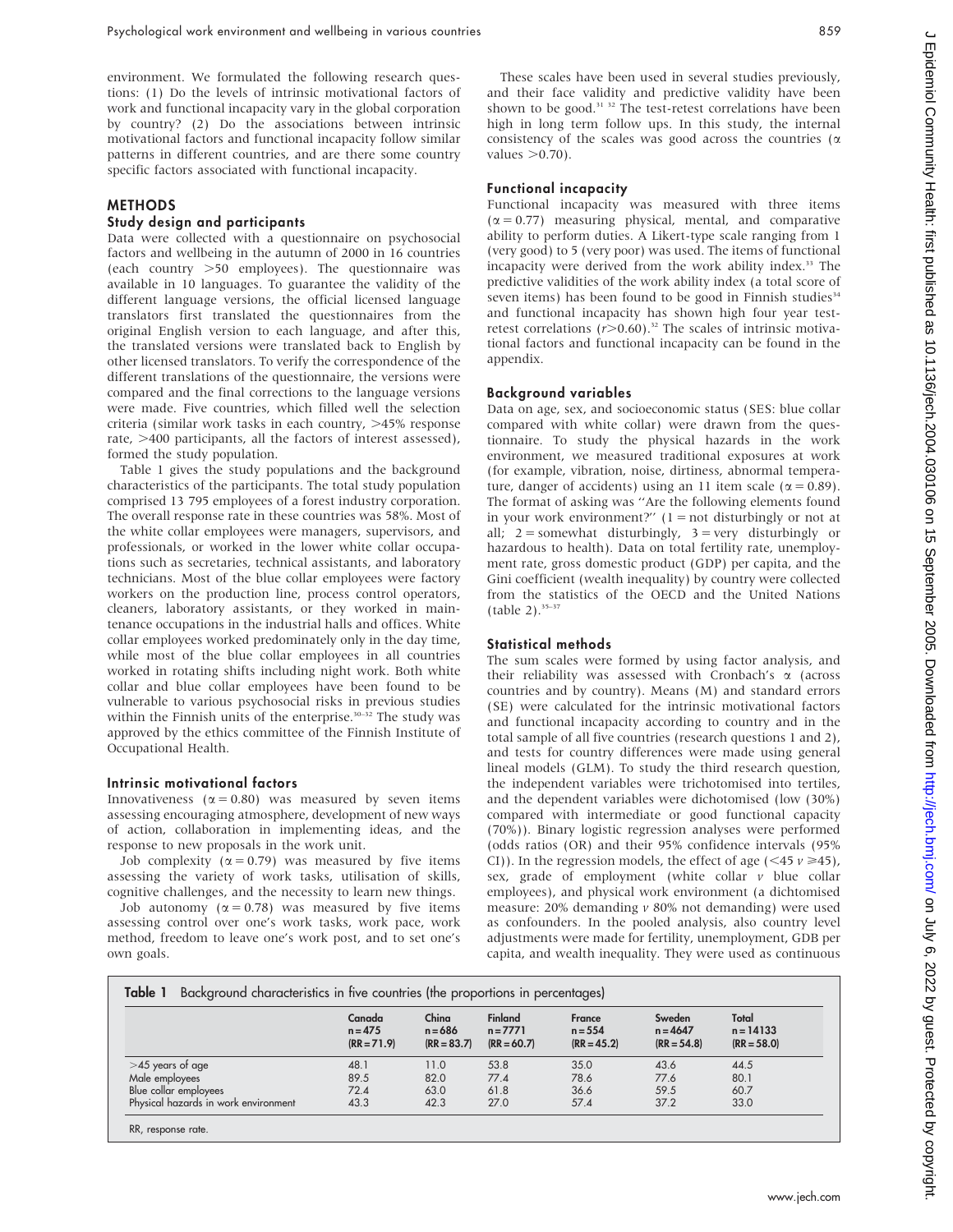|         | Unemployment ratet | GDP per capita‡ Fertility rates |     | Gini coefficient¶ |
|---------|--------------------|---------------------------------|-----|-------------------|
| Canada  | 6.8                | 22 940                          | 1.5 | 0.33              |
| China   | $3.1*$             | 845                             | 1.8 | 0.45              |
| Finland | 97                 | 22 156                          | 1.7 | 0.26              |
| France  | 10.0               | 20 4 28                         | 1.8 | 0.33              |
| Sweden  | 47                 | 25 641                          | 1.5 | 0.25              |

variables. The regression models were first run for the whole study population using individual and country level covariates, and the analyses were then performed by country using the individual level adjustments. After the adjustment for the background characteristics and the intrinsic motivational factors, we tested whether there were overall differences in the associations between the intrinsic motivational factors and functional incapacity between individual countries, and whether the associations of the Chinese employees differed significantly from the associations found among the western employees.

#### RESULTS

Table 1 shows the characteristics of the study population. The population was male dominated in each country. The Chinese employees were younger than the employees from the other countries. In France there were more white collar employees than in the other countries. The Finnish and the Swedish employees reported less physical hazards at work than the employees in the other countries. A lower income, a lower unemployment rate, and higher wealth inequality were evident in China (table 2).

As table 3 shows, the levels of intrinsic motivational factors were similar in the countries studied, but some distinctive trends were also observed. The Swedish and the Chinese had the most innovative work environment (p value difference between countries<0.001). The Chinese also reported higher job autonomy than the employees from the other countries  $(p<0.001)$ . At the same time, they had the lowest job complexity whereas the French had the highest ( $p<.0.001$ ). The prevalence of functional incapacity followed a similar pattern across the countries, but the Canadian workers reported better functional capacity than the employees in the other countries.

Functional incapacity was partly related to age, sex, and SES, but not in all countries. In western countries, female and male employees had similar functional capacity, but in China women had more health problems than men (OR 1.6, 95% CI 1.3 to 1.8). In Finland (OR 2.0, 95% CI 1.8 to 2.1), Sweden (OR 1.6, 95% CI 1.2 to 1.9), France (OR 6.0, 95% CI 3.2to 11.3), and Canada (OR 2.6, 95% CI 1.1 to 6.5) blue collar employees had a higher risk of functional incapacity than white collar employees in their own country (OR across

countries 2.0, 95% CI 1.8 to 2.2). A poor physical work environment was related to increased functional incapacity regardless of the grade of employment (OR 1.6, 95% CI 1.4 to 1.7). The country level variables were rather weakly associated with functional incapacity.

After adjustment for age, sex, SES, and physical work environment, the risk of functional incapacity among the employees with low complexity or autonomy was about twofold compared with the employees with high job complexity or autonomy in the countries studied (table 4). However, functional incapacity was significantly more related to the lack of job complexity (test for difference  $p = 0.005$ ) and autonomy  $(p = 0.04)$  in China. The effect of the third intrinsic motivational factor, innovativeness, differed significantly according to the country (test for difference between countries  $p = 0.015$ ). Especially in China and in Finland, employees were prone to functional incapacity if they had poor innovativeness at work, while similar, but weaker associations were found in other countries (test for difference between the two country blocks  $p = 0.025$ ).

#### **DISCUSSION**

Western psychological theories on employees' health<sup>1-4</sup> have suggested that creative, independent, and challenging work contribute to employee wellbeing. This view of intrinsic motivational factors as contributors to health has often been presented as a universal fact. In our cross national study, we examined the intrinsic motivational factors of work, functional incapacity, and their associations in five countries among the industrial employees working in similar occupations in the same globally operating multinational enterprise.

Of the intrinsic motivational factors, job autonomy was positively related to functional incapacity. This is in accordance with previous studies conducted in some western European countries<sup>6-11</sup> and former eastern European socialist countries.14 Our finding emphasises the importance of decision latitude and independence at work for employee wellbeing regardless of the country.<sup>1</sup> Furthermore, in line with previous individual research findings from some countries,<sup>57</sup> the innovativeness of work associated positively with functional capacity, highlighting the focal role of an innovative atmosphere for good health in industrial work in various nations. Based on the theories of occupational

Table 3 The means (M) and the standard errors (SE) of intrinsic motivational factors of work and functional incapacity by country

|                                      | China<br>Canada<br>$(n = 474)$<br>$(n = 681)$ |              |              | <b>Finland</b><br>France<br>$(n = 7567)$<br>$(n = 526)$ |              | Sweden<br>$(n = 4511)$ |              | Total<br>$(n = 13759)$ |              | <b>Test for difference</b><br>between countries, |              |              |                |
|--------------------------------------|-----------------------------------------------|--------------|--------------|---------------------------------------------------------|--------------|------------------------|--------------|------------------------|--------------|--------------------------------------------------|--------------|--------------|----------------|
| Variable                             | M                                             | <b>SE</b>    | M            | <b>SE</b>                                               | M            | <b>SE</b>              | M            | <b>SE</b>              | M            | <b>SE</b>                                        | M            | <b>SE</b>    | p value        |
| Innovation<br>Complexity             | 3.00<br>3.52                                  | 0.03<br>0.04 | 3.16<br>3.12 | 0.02<br>0.03                                            | 3.02<br>3.46 | 0.01<br>0.01           | 3.03<br>3.58 | 0.03<br>0.03           | 3.17<br>3.48 | 0.01<br>0.01                                     | 3.09<br>3.47 | 0.01<br>0.01 | 0.001<br>0.001 |
| Autonomy<br>Functional<br>incapacity | 3.19<br>1.82                                  | 0.04<br>0.03 | 3.75<br>2.04 | 0.03<br>0.03                                            | 3.46<br>2.09 | 0.01<br>0.01           | 3.48<br>.98  | 0.04<br>0.03           | 3.47<br>2.11 | 0.01<br>0.01                                     | 3.45<br>2.08 | 0.01<br>0.01 | 0.001<br>0.019 |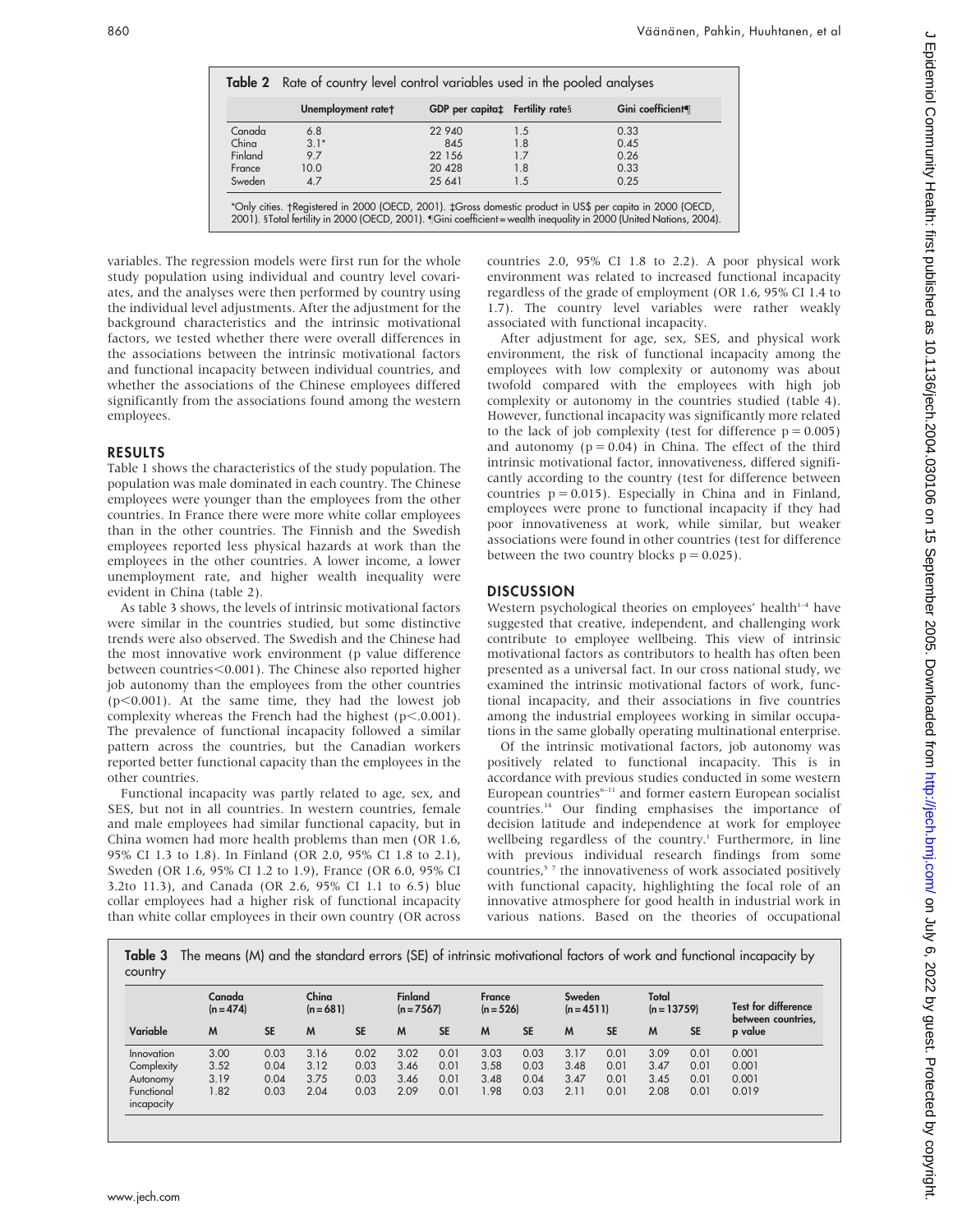|  | Table 4 Odds ratios (OR) and their 95% confidence intervals (95% CI) for functional incapacity by work characteristics in five |  |  |  |  |
|--|--------------------------------------------------------------------------------------------------------------------------------|--|--|--|--|
|  | countries in the private industrial sector*                                                                                    |  |  |  |  |

|              | Canada $(n = 474)$ |              |                          | China $(n = 681)$   |              |                            | Finland $(n = 7567)$           |              |              |  |
|--------------|--------------------|--------------|--------------------------|---------------------|--------------|----------------------------|--------------------------------|--------------|--------------|--|
|              | N (% cases)        | <b>OR</b>    | 95% CI                   | N (% cases)         | <b>OR</b>    | 95% CI                     | $N$ (% cases)                  | <b>OR</b>    | 95% CI       |  |
| Innovation   |                    |              |                          |                     |              |                            |                                |              |              |  |
| High         | 116(2.6)           | $\mathbf{1}$ |                          | 237(4.2)            | $\mathbf{1}$ |                            | 1770(5.6)                      | $\mathbf{1}$ |              |  |
| Intermediate | 201 (11.9)         | 3.20         | 0.96 to 10.66 266 (11.6) |                     | 2.03         | 1.00 to 4.11               | 3 272 (13.5)                   | 2.07         | 1.68 to 2.56 |  |
| Low          | 157 (10.8)         | 2.99         | 0.88 to 10.19 178 (18.5) |                     | 3.78         | 1.85 to 7.73               | 2 5 25 (21.8)                  | 3.04         | 2.47 to 3.74 |  |
| Autonomy     |                    |              |                          |                     |              |                            |                                |              |              |  |
| High         | 107(3.7)           | $\mathbf{1}$ |                          | 345(5.8)            | 1            |                            | 2 702 (9.4)                    |              |              |  |
| Intermediate | 194(6.7)           | 1.07         | 0.29 to 4.07             | 216(12.5)           | 2.15         | 1.15 to 4.01               | 2 897 (14.5)                   | 1.48         | 1.28 to 1.71 |  |
| Low          | 173 (15.6)         | 3.25         | 0.98 to 10.71            | 120(22.5)           | 3.81         | 2.07 to 7.03               | 1 968 (21.4)                   | 1.99         | 1.71 to 2.30 |  |
| Complexity   |                    |              |                          |                     |              |                            |                                |              |              |  |
| High         | 149(6.7)           | $\mathbf{1}$ |                          | 107(2.8)            | $\mathbf{1}$ |                            | 2351(8.0)                      | $\mathbf{1}$ |              |  |
| Intermediate | 197(8.1)           | 0.86         | 0.34 to 2.17             | 234(5.6)            | 1.09         | 0.30 to 4.02               | 2 7 2 5 (13.3)                 | 1.49         | 1.26 to 1.76 |  |
| Low          | 128(14.1)          | 1.93         | 0.82 to 4.52             | 340 (17.1)          | 3.85         | 1.21 to 12.27 2 491 (21.8) |                                | 2.31         | 1.96 to 2.73 |  |
|              | France $(n = 526)$ |              |                          | Sweden $(n = 4511)$ |              |                            | All $(n = 13759)$ <sup>+</sup> |              |              |  |
|              | N (% cases)        | <b>OR</b>    | 95% CI                   | N (% cases)         | <b>OR</b>    | 95% CI                     | $N$ (% cases)                  | <b>OR</b>    | 95% CI       |  |
| Innovation   |                    |              |                          |                     |              |                            |                                |              |              |  |
| High         | 161(5.0)           | $\mathbf{1}$ |                          | 1,559(8.5)          | 1            |                            | 3843(6.6)                      |              |              |  |
| Intermediate | 175(11.4)          | 1.49         | 0.61 to 3.62             | 1705(14.4)          | 1.58         | 1.27 to 1.96               | 5 619 (13.6)                   | 1.82         | 1.58 to 2.09 |  |
| Low          | 190 (19.0)         | 2.17         | 0.93 to 5.07             | 1247(21.0)          | 2.23         | 1.80 to 2.76               | 4 297 (21.0)                   | 2.64         | 2.29 to 3.04 |  |
| Autonomy     |                    |              |                          |                     |              |                            |                                |              |              |  |
| High         | 186 (6.4)          | $\mathbf{1}$ |                          | 1,654(9.5)          | $\mathbf{1}$ |                            | 4 9 94 (8.9)                   | 1            |              |  |
| Intermediate | 199 (13.1)         | 1.92         | 0.88 to 4.15             | 1 675 (13.9)        | 1.40         | $1.13$ to $1.71$           | 5 181 (14.0)                   | 1.47         | 1.30 to 1.65 |  |
| Low          | 141(18.4)          | 2.07         | 0.95 to 4.51             | 1182(21.2)          | 2.02         | 1.64 to 2.50               | 3 584 (21.0)                   | 2.02         | 1.80 to 2.27 |  |
| Complexity   |                    |              |                          |                     |              |                            |                                |              |              |  |
| High         | 192(4.7)           | $\mathbf{1}$ |                          | 1,370(9.6)          | $\mathbf{1}$ |                            | 4 169 (8.2)                    | $\mathbf{1}$ |              |  |
|              | 195 (12.3)         | 1.66         | 0.74 to 3.73             | 1 808 (13.0)        | 1.21         | 0.97 to 1.52               | 5 159 (12.6)                   | 1.36         | 1.19 to 1.55 |  |
| Intermediate |                    |              |                          |                     |              | 1.51 to 2.39               | 4 431 (20.9)                   | 2.19         |              |  |

wellbeing, job autonomy is probably crucial for the health of employees, because greater autonomy associates with more possibilities to cope with stressful situations,<sup>1</sup> whereas innovativeness may contribute to health, because it supports and allows a variety of ways to deal with the challenges at work,<sup>4</sup> simultaneously alleviating the experienced stress at work. Finally, job complexity was also associated with a lower risk of poor functional incapacity in several countries. When faced with a job without challenges and task variety, employees may feel stressed, as the job offers only repetitive and dull tasks.<sup>32</sup> <sup>38</sup> The importance of reasonable intellectual discretion for health has been reported from some western countries previously, $11/13$  but has not been found using cross national data from a global company.

We found that the functional incapacity of industrial employees in China was more strongly associated with intrinsic motivational factors of work than in western countries. It is possible that the Chinese, as employees of an economy in transition, may particularly value intrinsic motivational factors of work in their cultural context, because they are used to the systems of collective control and support,<sup>39</sup> and individualistic facets of wellbeing have not been so clearly emphasised previously. In line with the sociocultural assumption, Kristenson and his colleagues<sup>4</sup>

### What the study adds

- Similar associations between intrinsic motivational factors of work and functional incapacity were seen in different countries among the employees of a multinational company.
- The strength of the associations between intrinsic motivational factors and functional incapacity were stronger among the Chinese employees.

reported that the prevalence of decision latitude, an important dimension of job autonomy, was much lower among randomly selected men of a post-socialist country, Lithuania, as compared with a corresponding sample of men in a western individualistic country, Sweden.

The findings suggest that innovating freely, functioning independently, and using multiple skills at work may improve the employees' wellbeing rather universally. This might also be related to the fact that there has been a strong tendency to globalise working practices, standardise production systems, and merge the values of the employees of global companies particularly during the past two decades. Consequently, there may be only minor differences between employees from different countries within multinational corporations. This finding is of high relevance, if we consider global industrial companies that increasingly employ people from several nationalities. It may be that psychological work characteristics play even a more significant part in employee wellbeing in non-western cultures, if these societies are transforming towards a westernised production environment and western economy, and the employees work in this kind of work environment.

## Policy implications

- Regardless of the country, the management and the occupational health professionals of multinational corporations should be aware of the potential importance of intrinsic motivational factors for employee health.
- Intrinsic motivational factors may increasingly act as health resources, as development shifts towards greater material wellbeing and the need for self actualisation at work.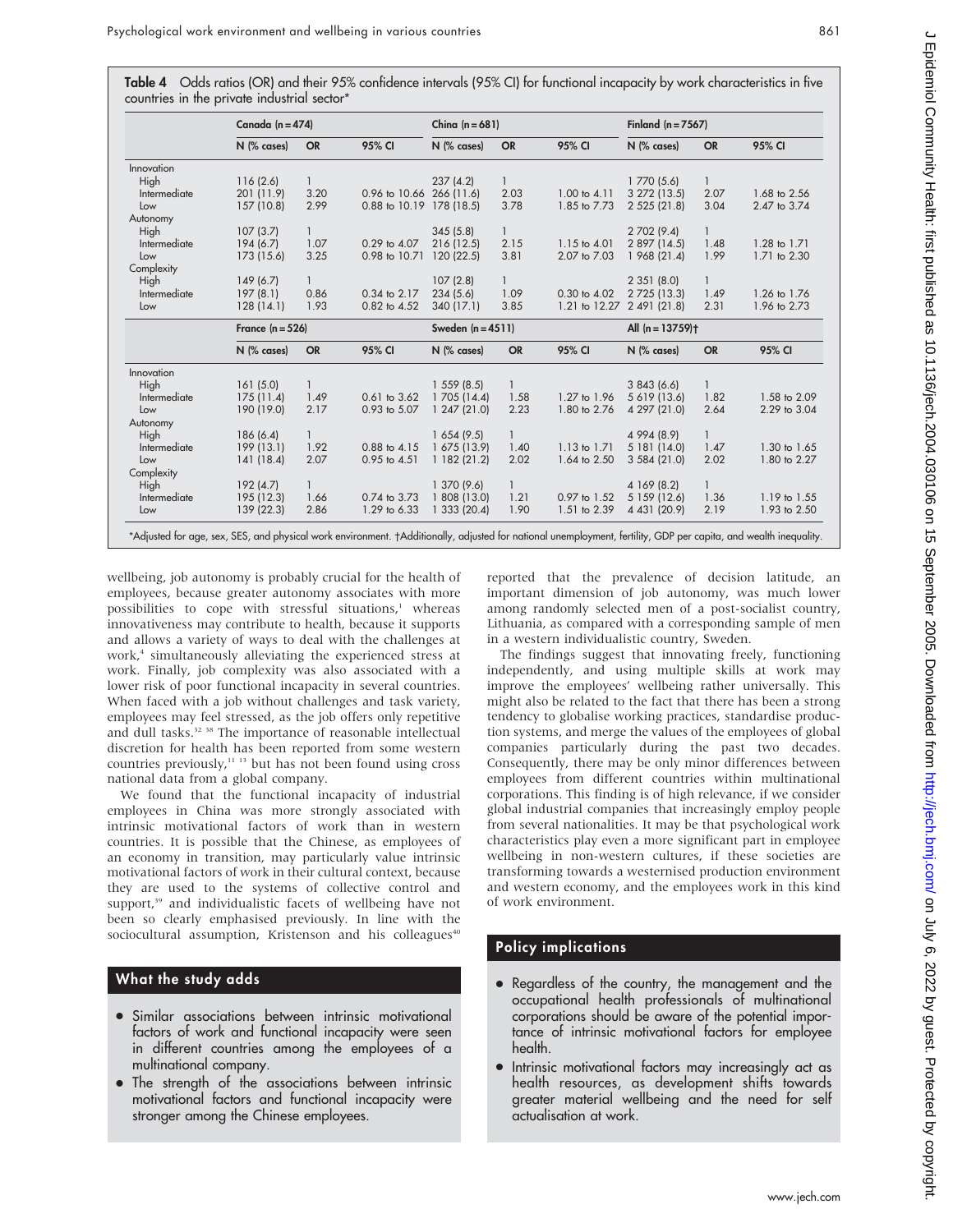Overall, the employees report rather similar levels of intrinsic motivational factors across the countries. For instance, the Canadians had nearly similar job autonomy as the employees in the Nordic countries, even though it has been suggested that in countries such as Canada rule oriented practices limit employee autonomy, whereas in countries such as Sweden and Finland skill oriented practices expand autonomy and complexity of work.<sup>23</sup> The Chinese were the greatest exception, as they had a considerably higher level of job autonomy. This arouses a question regarding the culture specific understanding of the research items. Although the Chinese have been reported to select positive alternatives somewhat more frequently than people from the USA for instance,<sup>41</sup> we do not believe that the employees in China report their autonomy incorrectly, because the Chinese did not systematically tend to respond positively to the other items. It is possible that the Chinese employees perceive advanced job autonomy in the multinational enterprise where they work compared with the habitual job autonomy of their traditional cultural setting, or these Chinese employees may be a rather selected group of employees in their cultural context. Finally, although the questionnaire was professionally translated into Chinese, some concepts may have a specific meaning in some culture/ language context that does not correspond exactly with the meaning of the concepts in some other culture/language context.

Because of cross sectional nature of the study, we could not draw any definitive conclusions regarding the time order of the associations between the intrinsic motivational factors and functional incapacity. When combined with previous longitudinal findings,<sup>5 6 9–14</sup> the results suggest that the intrinsic motivational factors of work may decrease the risk of lowered wellbeing in the long run among employees with different cultural backgrounds. However, the causality ought to be verified by longitudinal cross national research. Furthermore, another limitation of the study was that the sample sizes varied by country, and that the response rate was rather low in France. This may limit somewhat the validity of our findings. To reveal universal and culture specific aspects of employee wellbeing, various methodological alternatives in cross national research should also be applied in the future. These include larger study populations involving different sectors, the use of other psychosocial measures, the use of medical health measures, health service evaluations, and qualitative culture sensitive studies.

The intrinsic motivational factors are not only associated with self assessed health indicators, but have other health consequences as well.6 13 32 Job autonomy itself is also stated to be an important component of national economic competitiveness.23 Therefore, high autonomy may be regarded as a sign of good management strategies that improve the productivity and competitiveness of the companies functioning in these countries. Also innovativeness has proved to increase productivity.<sup>4</sup> It is therefore plausible that the development of the work environment by improving the intrinsic motivational factors may reduce both financial costs and registered health problems in various countries. The intrinsic motivational factors may increasingly act as resources of employee wellbeing, as development shifts towards greater material wellbeing, the need for self actualisation at work, and overall individualisation, especially among the employees of the multinational corporations throughout the world.

#### Authors' affiliations .....................

A Väänänen, K Pahkin, P Huuhtanen, R Kalimo, Finnish Institute of Occupational Health (FIOH), Department of Psychology, Helsinki, Finland

M Kivimäki, University of Helsinki, Department of Psychology, Division of Applied Psychology, Helsinki, Finland

J Vahtera, Finnish Institute of Occupational Health, Turku, Finland T Theorell, National Institute for Psychosocial Factors and Health, Karolinska Institute, Stockholm, Sweden

Funding: the study was supported by the University of Tampere, the Academy of Finland (projects no 77560, no 105195), Yrjo¨ Jahnsson Foundation (project no 5082), the Finnish Work Environment Fund (projects no 101190 and no 103432), the Finnish Institute of Occupational Health and StoraEnso Oyj.

Conflicts of interests: none.

## APPENDIX

#### THE SCALES OF INTRINSIC MOTIVATIONAL FACTORS AND FUNCTIONAL INCAPACITY Innovativeness

- $\bullet$  How much interaction exists in your work unit?
- Does the atmosphere of your work unit (department, work group or equivalent) encourage one to be innovative and to develop new ways of action?
- N I experiment with new things in my work
- N Do you get help and support from others in implementing your ideas?
- Do you collaborate with others in order to develop new ideas?
- N How are proposals for improvement responded to in your work unit (department, work group or equivalent)?
- Are work results appraised justly in your work unit?

## Job autonomy

- Can you set your own working pace?
- Can you leave your working area without somebody taking over?
- Can you plan your work yourself?
- How is your work carried out?
- $\bullet$  How much influence do you have on the objectives of your work (i.e. on what you are expected to achieve)?

## Job complexity

- Is your work monotonous or variable?
- Can you use your knowledge and skills in your work?
- $\bullet$  Does your work require thinking and weighing decisions?
- At work, do you repeat the same partial task or tasks?
- N Do you have to keep on learning new things in your work?

### Functional incapacity

- $\bullet$  How is your health compared to persons of the same age?
- $\bullet$  How would you evaluate your present working capacity regarding the physical requirements of your work?
- How would you evaluate your present working capacity regarding the psychological requirements of your work?

### REFERENCES

- 1 Theorell T. To be able to exert control over one's situation: a necessary condition for coping with stressors. In: Campbell Quick JC, Tetrick LE, eds. Handbook of occupational health psychology. Washington: APA, 2003:201–19.
- 2 Belkic K, Schnall P, Savic C, et al. Stressors at the workplace: theoretical models - multiple exposures: toward a model of total occupational burden, Occup Med 2000;15:94–8.
- 3 Levi L. Stressors at the workplace: theoretical models a historical overview. Occup Med 2000;15:69–73.